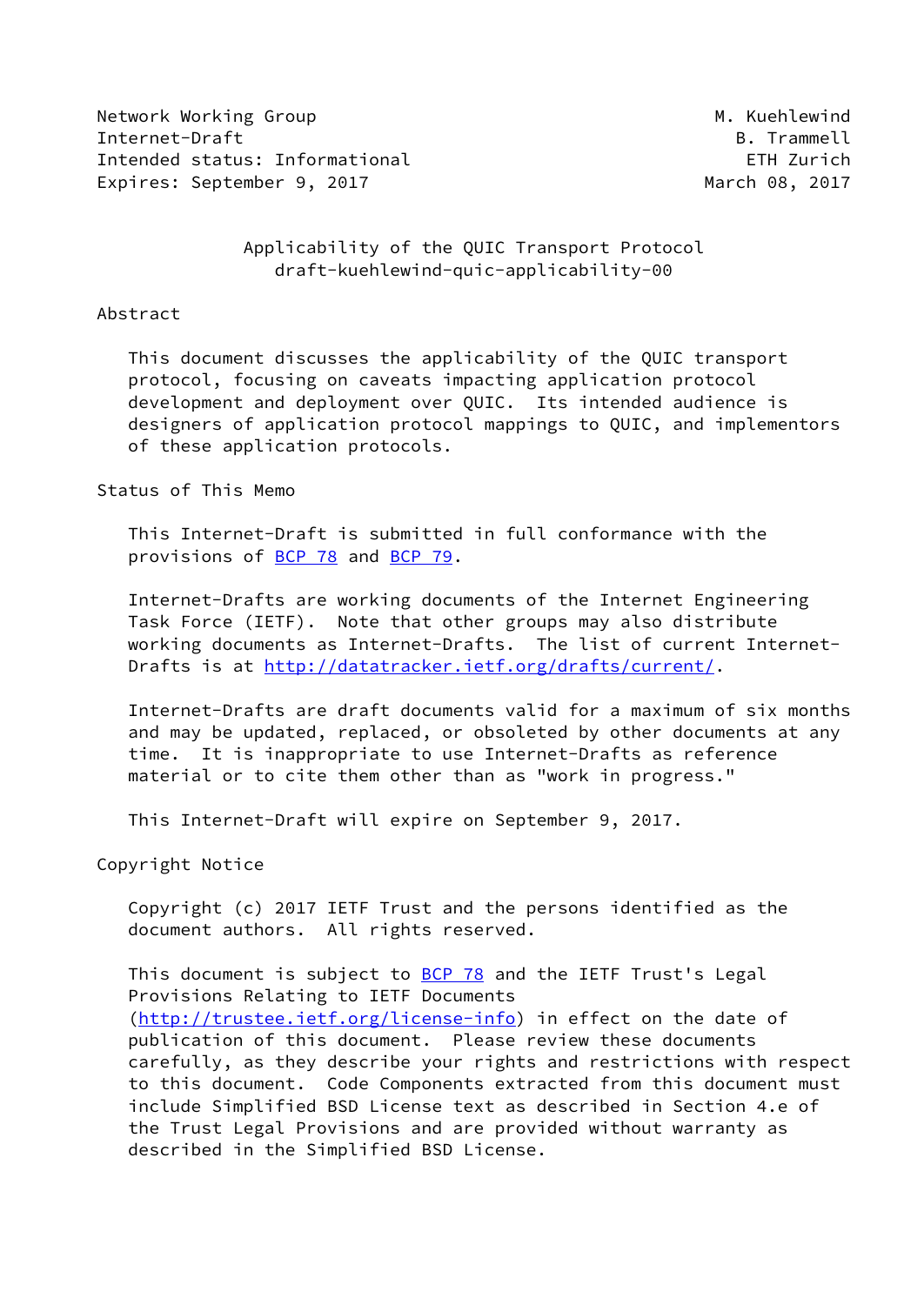<span id="page-1-1"></span>Internet-DraftApplicability of the QUIC Transport Protocol March 2017

# Table of Contents

|  |  |  | $\overline{2}$                                                                                                                                                                                                                                                                                                                          |
|--|--|--|-----------------------------------------------------------------------------------------------------------------------------------------------------------------------------------------------------------------------------------------------------------------------------------------------------------------------------------------|
|  |  |  | $\overline{2}$                                                                                                                                                                                                                                                                                                                          |
|  |  |  | $\overline{3}$                                                                                                                                                                                                                                                                                                                          |
|  |  |  | $\overline{3}$                                                                                                                                                                                                                                                                                                                          |
|  |  |  | $\overline{4}$                                                                                                                                                                                                                                                                                                                          |
|  |  |  | $\overline{4}$                                                                                                                                                                                                                                                                                                                          |
|  |  |  | $\overline{5}$                                                                                                                                                                                                                                                                                                                          |
|  |  |  | $\overline{5}$                                                                                                                                                                                                                                                                                                                          |
|  |  |  | $\overline{5}$                                                                                                                                                                                                                                                                                                                          |
|  |  |  | $\overline{5}$                                                                                                                                                                                                                                                                                                                          |
|  |  |  | $\overline{5}$                                                                                                                                                                                                                                                                                                                          |
|  |  |  | 6                                                                                                                                                                                                                                                                                                                                       |
|  |  |  | 6                                                                                                                                                                                                                                                                                                                                       |
|  |  |  | 6                                                                                                                                                                                                                                                                                                                                       |
|  |  |  | 6                                                                                                                                                                                                                                                                                                                                       |
|  |  |  | $\overline{1}$                                                                                                                                                                                                                                                                                                                          |
|  |  |  | The Necessity of Fallback<br>Zero RTT: Here There Be Dragons<br>Stream versus Flow Multiplexing<br>Graceful connection closure<br>Information exposure and the Connection ID $\cdot \cdot \cdot \cdot \cdot \cdot \cdot$<br>Use of Versions and Cryptographic Handshake $\dots$<br>Normative References<br>12.2. Informative References |

# <span id="page-1-0"></span>[1](#page-1-0). Introduction

QUIC [\[I-D.ietf-quic-transport](#page-6-2)] is a new transport protocol currently under development in the IETF quic working group, focusing on support of semantics as needed for HTTP/2  $[I-D.ietf-quic-http]$  $[I-D.ietf-quic-http]$  such as stream-multiplexing to avoid head-of-line blocking. Based on current deployment practices, QUIC is encapsulated in UDP and encrypted by default. This means the version of QUIC that is currently under development will integrate TLS 1.3  $[I-D.iett-quic-tls]$  to encrypt all payload data and most header information.

 This document provides guidance for application developers that want to use the QUIC protocol without implementing it on their own. This includes general guidance for application use of HTTP/2 over QUIC as well as the use of other application layer protocols over QUIC. For specific guidance on how to integrate HTTP/2 with QUIC, see [\[I-D.ietf-quic-http\]](#page-6-3).

 In the following sections we discuss specific caveats to QUIC's applicability, and issues that application developers must consider when using QUIC as a transport for their application.

#### <span id="page-1-2"></span>[1.1](#page-1-2). Notational Conventions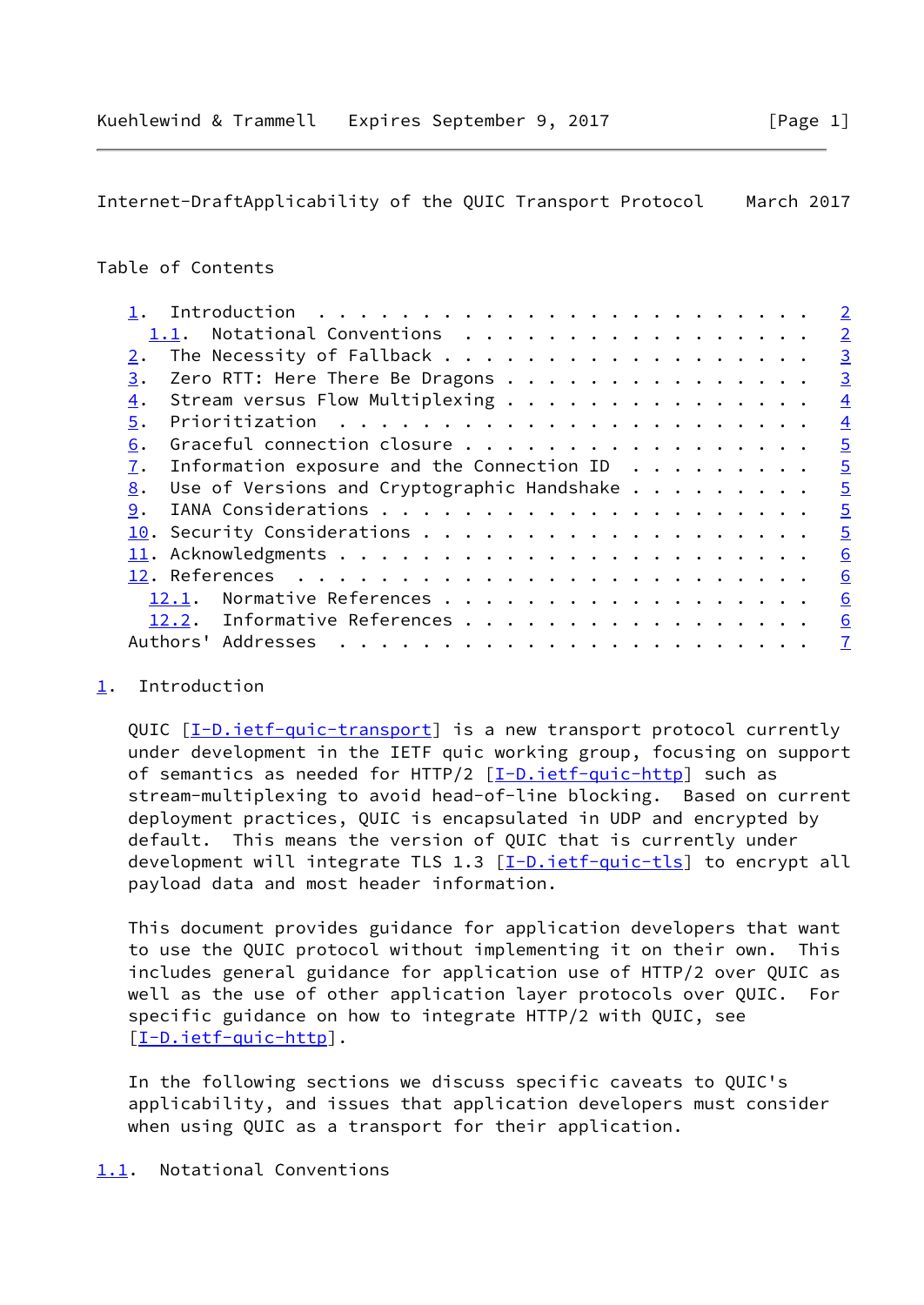The words "MUST", "MUST NOT", "SHOULD", and "MAY" are used in this document. It's not shouting; when these words are capitalized, they have a special meaning as defined in [\[RFC2119](https://datatracker.ietf.org/doc/pdf/rfc2119)].

Kuehlewind & Trammell Expires September 9, 2017 [Page 2]

<span id="page-2-1"></span>Internet-DraftApplicability of the QUIC Transport Protocol March 2017

## <span id="page-2-0"></span>[2](#page-2-0). The Necessity of Fallback

 QUIC uses UDP as a substrate for userspace implementation and port numbers for NAT and middlebox traversal. While there is no evidence of widespread, systematic disadvantage of UDP traffic compared to TCP in the Internet [\[Edeline16](#page-6-5)], somewhere between three [\[Trammell16\]](#page-6-6) and five [\[Swett16](#page-6-7)] percent of networks simply block UDP traffic. All applications running on top of QUIC must therefore either be prepared to accept connectivity failure on such networks, or be engineered to fall back to some other transport protocol. This fallback SHOULD provide TLS 1.3 or equivalent cryptographic protection, if available, in order to keep fallback from being exploited as a downgrade attack. In the case of HTTP, this fallback is TLS 1.3 over TCP.

 These applications must operate, perhaps with impaired functionality, in the absence of features provided by QUIC not present in the fallback protocol. For fallback to TLS over TCP, the most obvious difference is that TCP does not provide stream multiplexing and therefore stream multiplexing would need to be implemented in the application layer if needed. Further, TCP by default does not support 0-RTT session resumption. TCP Fast Open could be used, but might no be supported by the far end or could be blocked on the network path. Note that there is some evidence of middleboxes blocking SYN data even if TFO was successfully negotiated (see [\[PaaschNanog](#page-6-8)]). Moreover, while encryption (in this case TLS) is inseparable integrated with QUIC, TLS negotiation over TCP can be blocked. In case it is RECOMMENDED to abort the connection, allowing the application to present a suitable prompt to the user that secure communication is unavailable.

 We hope that the deployment of a proposed standard version of the QUIC protocol will provide an incentive for these networks to permit QUIC traffic. Indeed, the ability to treat QUIC traffic statefully as discussed in section 3.1 of [\[draft-kuehlewind-quic-manageability](https://datatracker.ietf.org/doc/pdf/draft-kuehlewind-quic-manageability)] would remove one network management incentive to block this traffic.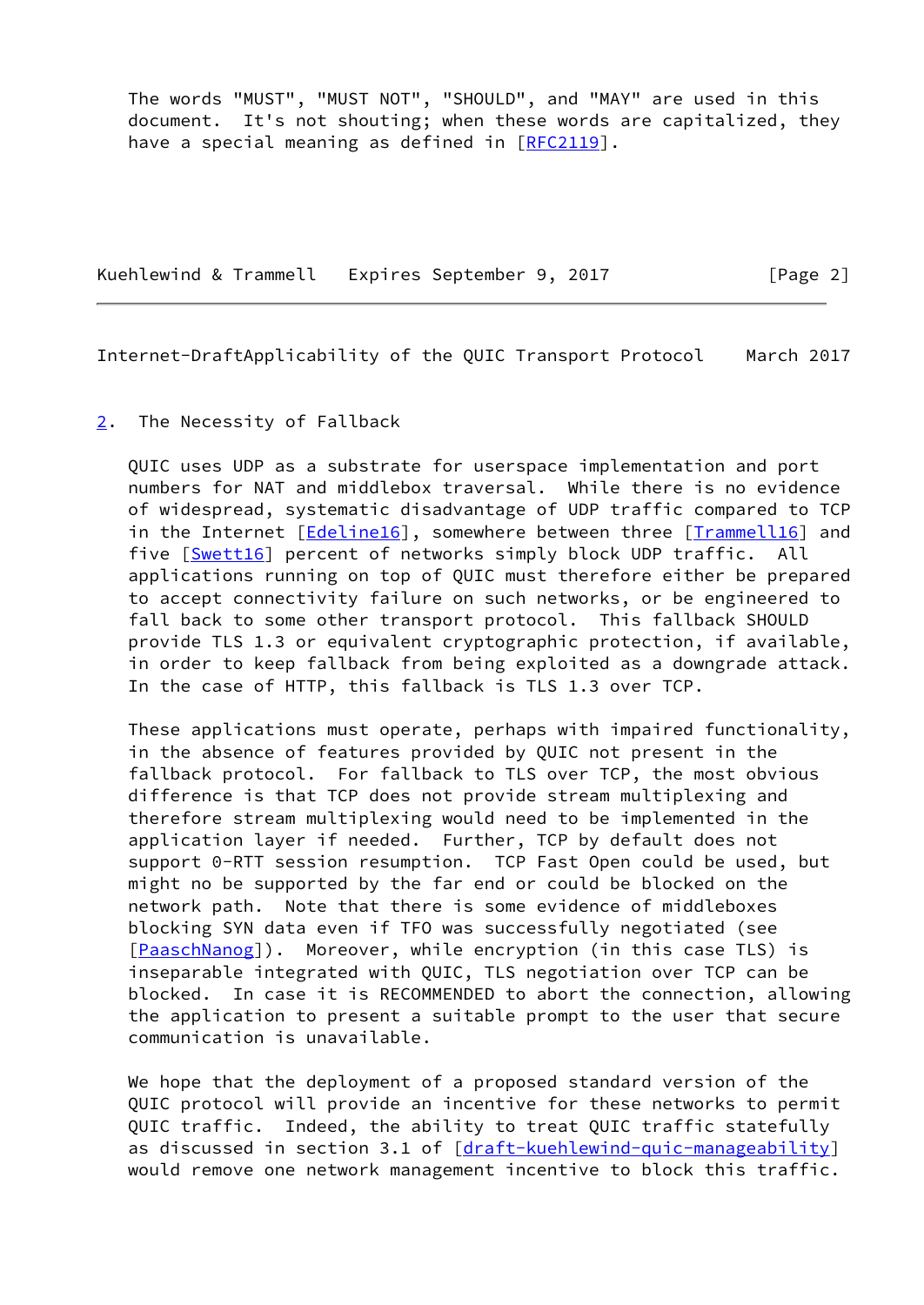### <span id="page-3-0"></span>[3](#page-3-0). Zero RTT: Here There Be Dragons

 QUIC provides for 0-RTT connection establishment (see section 3.2 of [\[I-D.ietf-quic-transport](#page-6-2)]). However, data in the frames contained in the first packet of a such a connection must be treated specially by the application layer. Since a retransmission of these frames resulting from a lost acknowledgment may cause the data to appear twice, either the application-layer protocol has to be designed such that all such data is treated as idempotent, or there must be some application-layer mechanism for recognizing spuriously retransmitted frames and dropping them.

|  | Kuehlewind & Trammell Expires September 9, 2017 | [Page 3] |
|--|-------------------------------------------------|----------|
|--|-------------------------------------------------|----------|

<span id="page-3-2"></span>Internet-DraftApplicability of the QUIC Transport Protocol March 2017

 Applications that cannot treat data that may appear in a 0-RTT connection establishment as idempotent MUST NOT use 0-RTT establishment. For this reason the QUIC transport SHOULD provide an interface for the application to indicate if 0-RTT support is in general desired or a way to indicate if data is idempotent.

<span id="page-3-1"></span>[4](#page-3-1). Stream versus Flow Multiplexing

 QUIC's stream multiplexing feature allows applications to run multiple streams over a single connection, without head-of-line blocking between streams, associated at a point in time with a single five-tuple. Streams are meaningful only to the application; since stream information is carried inside QUIC's encryption boundary, no information about the stream(s) whose frames are carried by a given packet is visible to the network.

 Stream multiplexing is not intended to be used for differentiating streams in terms of network treatment. Application traffic requiring different network treatment SHOULD therefore be carried over different five-tuples (i.e. multiple QUIC connections). Given QUIC's ability to send application data on the first packet of a connection (if a previous connection to the same host has been successfully established to provide the respective credentials), the cost for establishing another connection are extremely low.

 [EDITOR'S NOTE: For discussion: If establishing a new connection does not seem to be sufficient, the protocol's rebinding functionality (see section 3.7 of  $[I-D.ietf-quic-transport])$  $[I-D.ietf-quic-transport])$  could be extended to allow multiple five-tuples to share a connection ID simultaneously,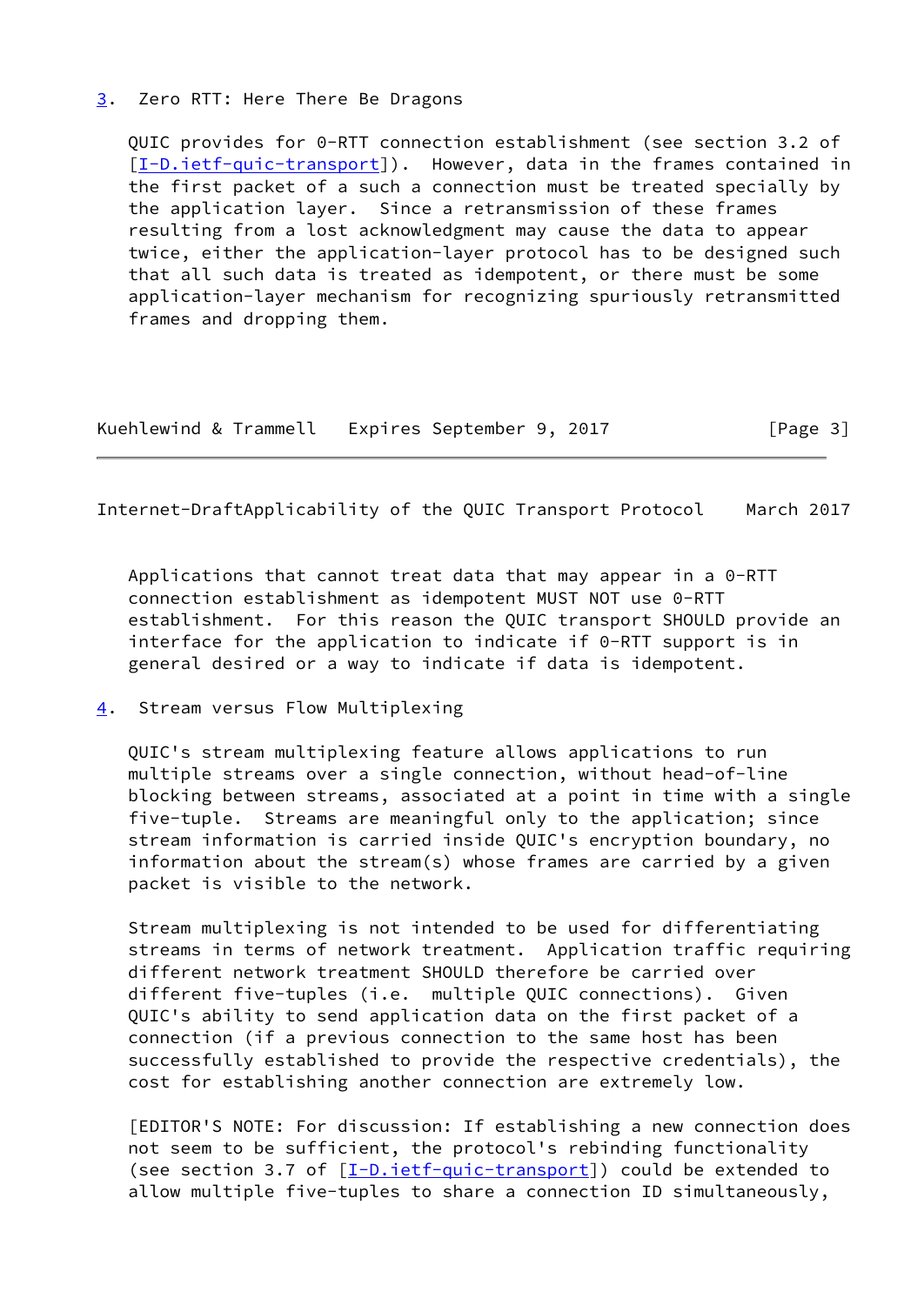instead of sequentially.]

### <span id="page-4-0"></span>[5](#page-4-0). Prioritization

 Stream prioritization is not exposed to the network, nor to the receiver. Prioritization can be realized by the sender and the QUIC transport should provide and interface for applications to prioritize streams [\[I-D.ietf-quic-transport](#page-6-2)].

 Priority handling of retransmissions may be implemented in the transport layer and  $[I-D.iett-quic-transport]$  does not specify a specific way how this must be handled. Currently QUIC only provides fully reliable stream transmission, and as such prioritization of retransmission is likely beneficial. For not fully reliable streams priority scheduling of retransmissions over data of higher-priority streams might not be desired. In this case QUIC could also provide an interface or derive the prioritization decision from the reliability level of the stream.

| Kuehlewind & Trammell | Expires September 9, 2017 | [Page 4] |
|-----------------------|---------------------------|----------|
|                       |                           |          |

<span id="page-4-2"></span>Internet-DraftApplicability of the QUIC Transport Protocol March 2017

<span id="page-4-1"></span>[6](#page-4-1). Graceful connection closure

 [EDITOR'S NOTE: give some guidance here about the steps an application should take; however this is still work in progress]

<span id="page-4-3"></span>[7](#page-4-3). Information exposure and the Connection ID

 QUIC exposed some information to the network in the unencrypted part of the header. This is either because there is no encryption context established yet or because this information is intended to be consumed by the network. Some of these information can be optionally exposed (still under discussion). Given that exposing these information can have privacy implications, an application may indicate to not support exposure of certain information.

 In case of the connection ID this can be the case if the application has additional information that the client is not behind a NAT and the server is not behind a load balancer, and therefore it is unlikely that the addresses will be re-binded.

<span id="page-4-4"></span>[8](#page-4-4). Use of Versions and Cryptographic Handshake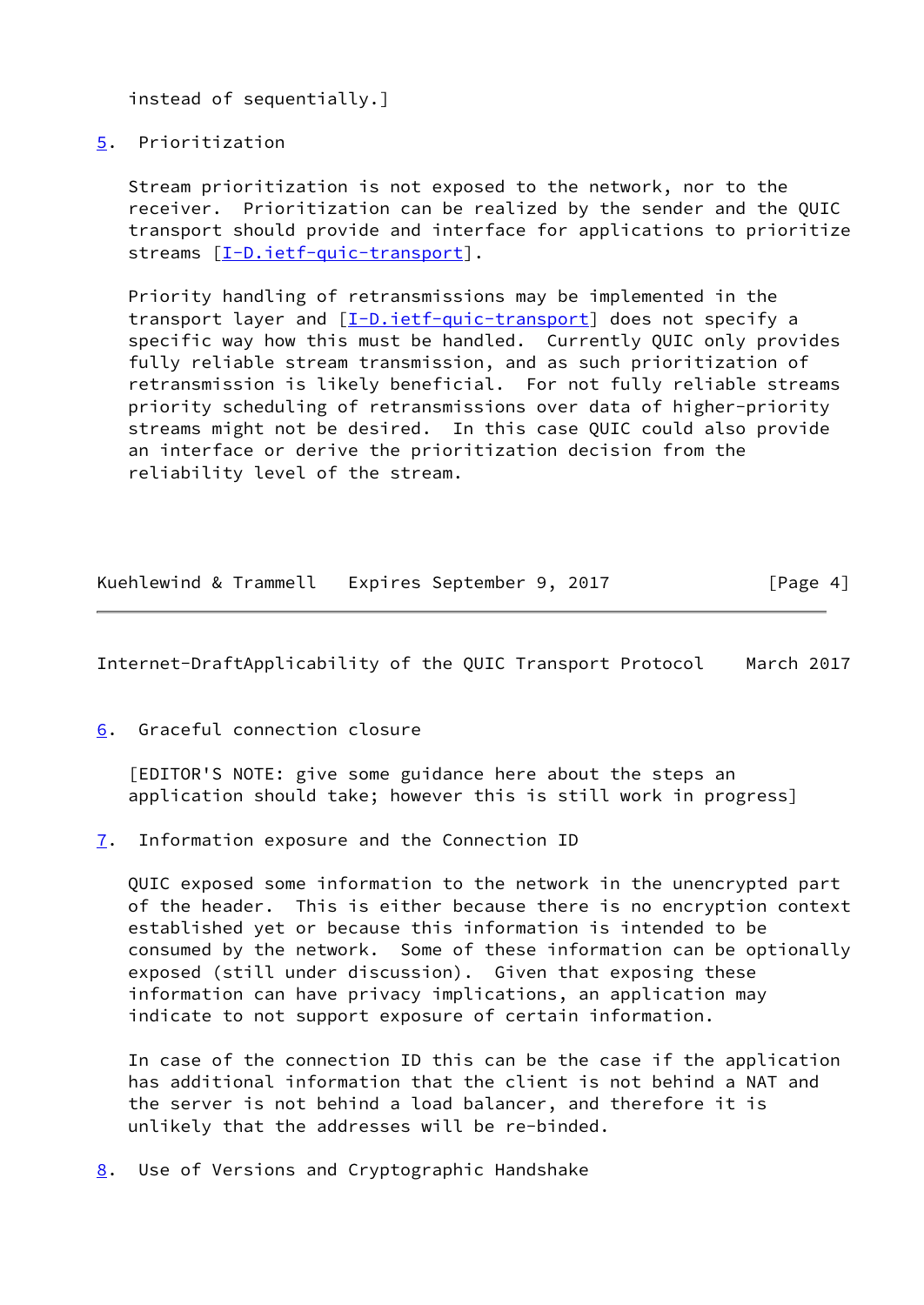Versioning in QUIC may change the whole protocol behavior, beside some header fields that have been declared to be fixed. As such a new or higher version of QUIC does not necessarily provide a better service but just a very different service, an application needs to be able to select which versions of QUIC it wants to use.

 The use of a different encryption scheme than TLS1.3 or higher needs a new version of QUIC. [\[I-D.ietf-quic-transport](#page-6-2)] specifies requirements for the cryptographic handshake as currently realized by TLS1.3 and described in a separate specification [\[I-D.ietf-quic-tls\]](#page-6-4). This split is performed to enable light-weight versioning with different cryptographic handshakes.

<span id="page-5-0"></span>[9](#page-5-0). IANA Considerations

This document has no actions for IANA.

<span id="page-5-1"></span>[10.](#page-5-1) Security Considerations

 See the security considerations in [[I-D.ietf-quic-transport\]](#page-6-2) and  $[I-D.iett-quic-tls]$ ; the security considerations for the underlying transport protocol are relevant for applications using QUIC, as well.

 Application developers should note that any fallback they use when QUIC cannot be used due to network blocking of UDP SHOULD guarantee the same security properties as QUIC; if this is not possible, the

|  | Kuehlewind & Trammell Expires September 9, 2017 | [Page 5] |
|--|-------------------------------------------------|----------|
|--|-------------------------------------------------|----------|

<span id="page-5-3"></span>Internet-DraftApplicability of the QUIC Transport Protocol March 2017

 connection SHOULD fail to allow the application to explicitly handle fallback to a less-secure alternative. See [Section 2.](#page-2-0)

# <span id="page-5-2"></span>[11.](#page-5-2) Acknowledgments

 This work is partially supported by the European Commission under Horizon 2020 grant agreement no. 688421 Measurement and Architecture for a Middleboxed Internet (MAMI), and by the Swiss State Secretariat for Education, Research, and Innovation under contract no. 15.0268. This support does not imply endorsement.

- <span id="page-5-4"></span>[12.](#page-5-4) References
- <span id="page-5-5"></span>[12.1](#page-5-5). Normative References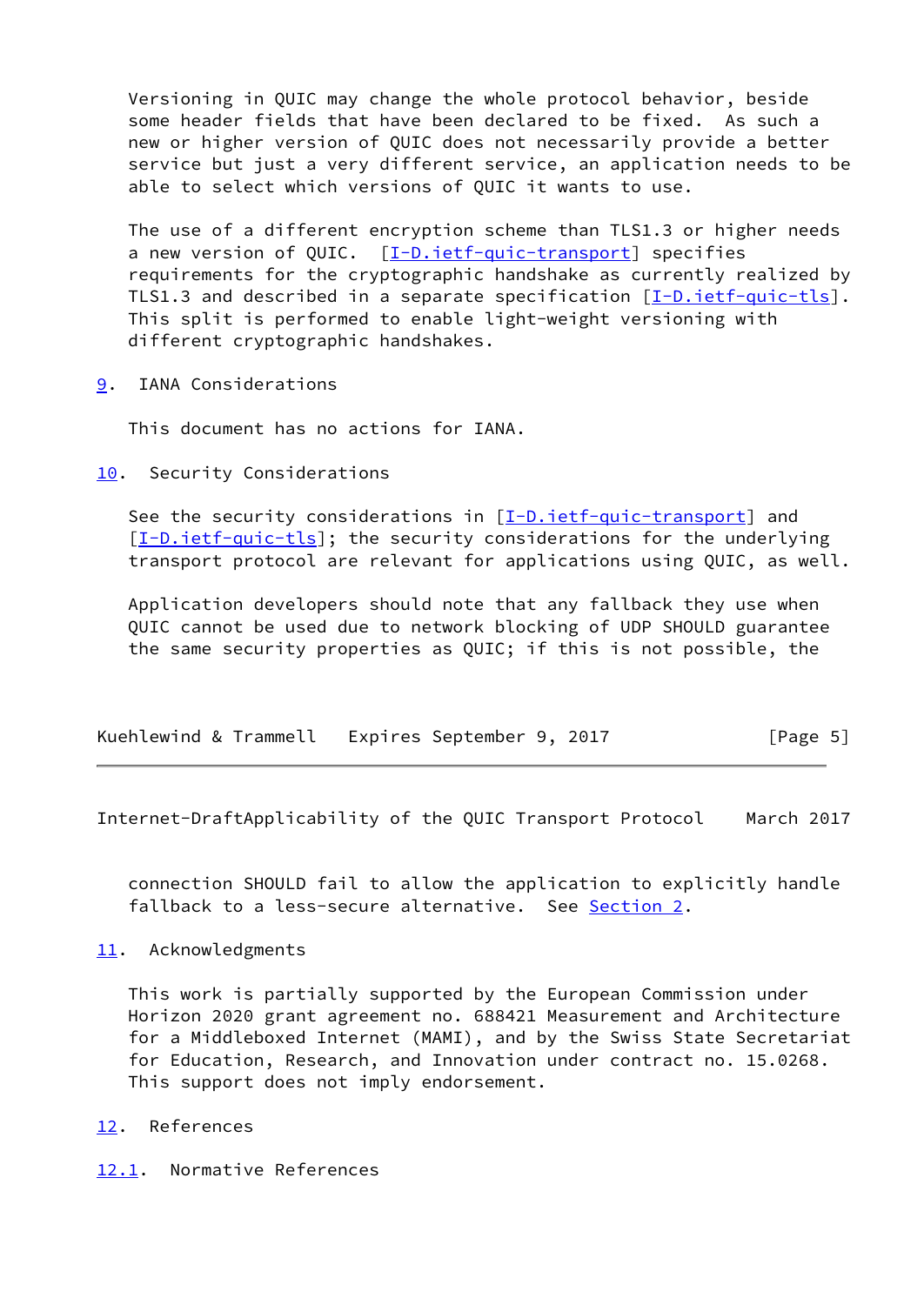<span id="page-6-4"></span>[I-D.ietf-quic-tls]

 Thomson, M. and S. Turner, "Using Transport Layer Security (TLS) to Secure QUIC", [draft-ietf-quic-tls-01](https://datatracker.ietf.org/doc/pdf/draft-ietf-quic-tls-01) (work in progress), January 2017.

<span id="page-6-2"></span>[I-D.ietf-quic-transport]

 Iyengar, J. and M. Thomson, "QUIC: A UDP-Based Multiplexed and Secure Transport", [draft-ietf-quic-transport-01](https://datatracker.ietf.org/doc/pdf/draft-ietf-quic-transport-01) (work in progress), January 2017.

 [RFC2119] Bradner, S., "Key words for use in RFCs to Indicate Requirement Levels", [BCP 14](https://datatracker.ietf.org/doc/pdf/bcp14), [RFC 2119](https://datatracker.ietf.org/doc/pdf/rfc2119), DOI 10.17487/RFC2119, March 1997, <<http://www.rfc-editor.org/info/rfc2119>>.

<span id="page-6-0"></span>[12.2](#page-6-0). Informative References

[\[draft-kuehlewind-quic-manageability](https://datatracker.ietf.org/doc/pdf/draft-kuehlewind-quic-manageability)]

 Kuehlewind, M. and B. Trammell, "Manageability of the QUIC Transport Protocol", March 2017.

<span id="page-6-5"></span>[Edeline16]

 Edeline, K., Kuehlewind, M., Trammell, B., Aben, E., and B. Donnet, "Using UDP for Internet Transport Evolution (arXiv preprint 1612.07816)", December 2016.

<span id="page-6-3"></span>[I-D.ietf-quic-http]

 Bishop, M., "Hypertext Transfer Protocol (HTTP) over QUIC", [draft-ietf-quic-http-01](https://datatracker.ietf.org/doc/pdf/draft-ietf-quic-http-01) (work in progress), January 2017.

Kuehlewind & Trammell Expires September 9, 2017 [Page 6]

<span id="page-6-1"></span>Internet-DraftApplicability of the QUIC Transport Protocol March 2017

<span id="page-6-8"></span>[PaaschNanog]

 Paasch, C., "Network Ssupport for TCP Fast Open (NANOG 67 presentation)", June 2016.

<span id="page-6-7"></span> [Swett16] Swett, I., "QUIC Deployment Experience at Google (IETF96 QUIC BoF presentation)", July 2016.

<span id="page-6-6"></span>[Trammell16]